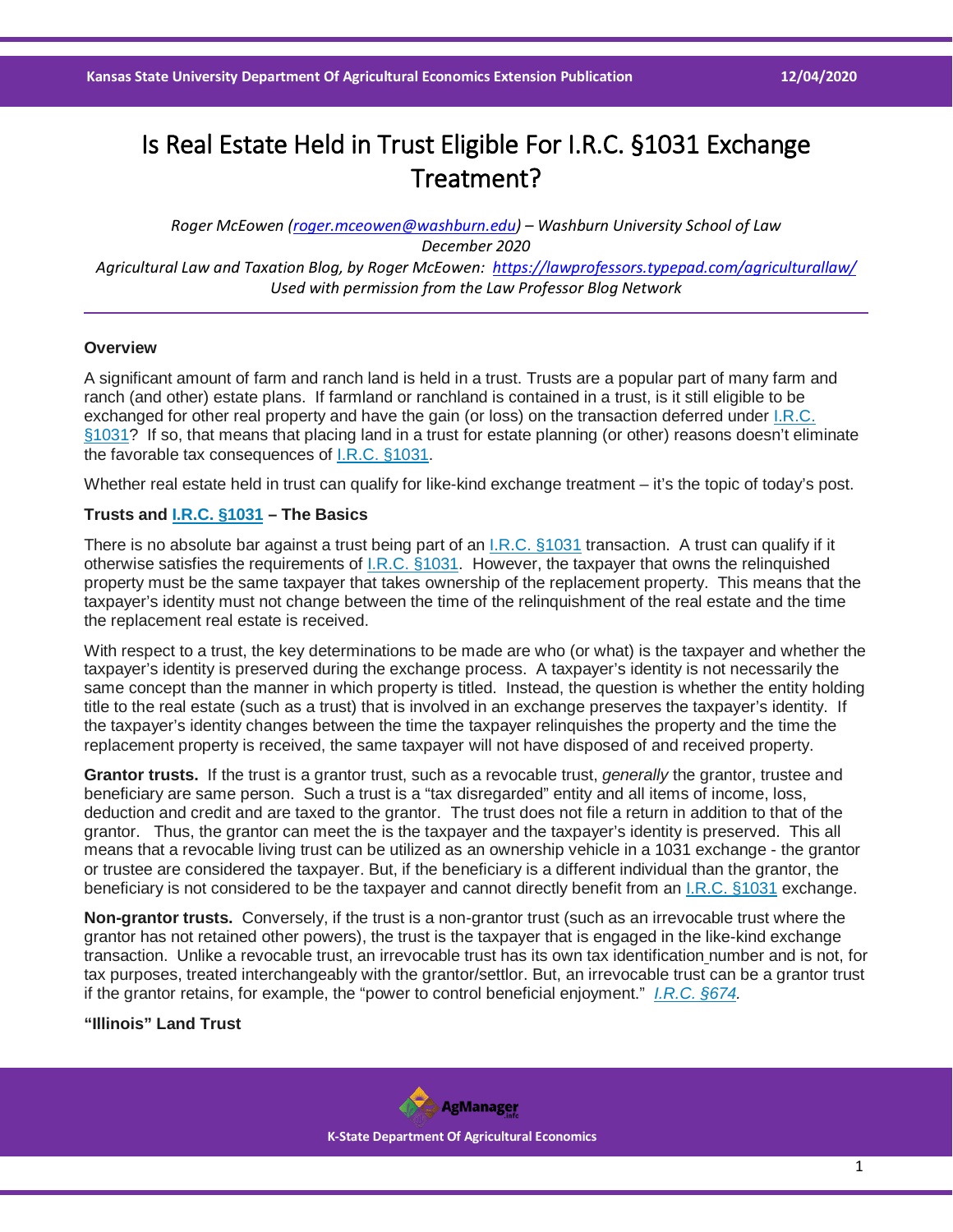An Illinois land trust is comparable to a revocable living trust that is used to hold real estate. It can be revoked or amended during the grantor's life. The trust's grantor/beneficiary retains all rights and responsibilities of owning the real estate. A land trust can only hold real estate interests, and the trustee is a professional trustee. A land trust is recognized in a minority of states - Florida, Georgia, Hawaii, Illinois, Indiana, Montana, South Dakota and Virginia.

For land held in a land trust, title to the real estate is held by the trustee as the owner of the trust, and the trust owner holds the beneficial interest in the trust that holds the title to the property. That created some uncertainty as to whether a land trust can be involved in an [I.R.C. §1031](https://casetext.com/statute/united-states-code/title-26-internal-revenue-code/subtitle-a-income-taxes/chapter-1-normal-taxes-and-surtaxes/subchapter-o-gain-or-loss-on-disposition-of-property/part-iii-common-nontaxable-exchanges/section-1031-exchange-of-real-property-held-for-productive-use-or-investment?ref=ArRBZs!cleIHC) exchange because [I.R.C.](https://casetext.com/statute/united-states-code/title-26-internal-revenue-code/subtitle-a-income-taxes/chapter-1-normal-taxes-and-surtaxes/subchapter-o-gain-or-loss-on-disposition-of-property/part-iii-common-nontaxable-exchanges/section-1031-exchange-of-real-property-held-for-productive-use-or-investment?ref=ArRBZs!cleIHC)  [§1031](https://casetext.com/statute/united-states-code/title-26-internal-revenue-code/subtitle-a-income-taxes/chapter-1-normal-taxes-and-surtaxes/subchapter-o-gain-or-loss-on-disposition-of-property/part-iii-common-nontaxable-exchanges/section-1031-exchange-of-real-property-held-for-productive-use-or-investment?ref=ArRBZs!cleIHC) restricts the exchange of a beneficial interest in an asset. However, the IRS issued a Revenue Ruling in 1992 taking the position that an interest in an Illinois Land Trust is an interest in real property that can be exchanged for like-kind real estate. *Rev. Rul. 92-105, 1992-2 C.B. 204.* While a beneficiary's interest in a land trust was deemed to be personal property under state (IL) law, that characterization didn't control the outcome. The IRS looked at the facts of the particular situation and noted that the trustee was only acting at the discretion of the taxpayer (beneficiary). The trustee merely held title and could only potentially transfer that title. Thus, the trust was an agency relationship between the trustee and beneficiary involving the holding and transferring of the title to the real estate contained in the trust. The taxpayer/beneficiary retained the right to manage and control the trustee, and remained the direct owner of the property for tax purposes. It was the beneficiary that remained obligated to pay the taxes and other liabilities associated with the trust property, and it was the beneficiary that had the exclusive right to the trust property's earnings and profits. Based on those facts, the IRS determined that the beneficiary's interest in the trust was an interest in real property that could be exchanged for other real property and qualify for deferral of gain (or loss) via [I.R.C. §1031.](https://casetext.com/statute/united-states-code/title-26-internal-revenue-code/subtitle-a-income-taxes/chapter-1-normal-taxes-and-surtaxes/subchapter-o-gain-or-loss-on-disposition-of-property/part-iii-common-nontaxable-exchanges/section-1031-exchange-of-real-property-held-for-productive-use-or-investment?ref=ArRBZs!cleIHC)

The trust and the relationship of the parties in the 1992 ruling was not determined to be a partnership. If the IRS had determined that a partnership was involved, that would have meant that the beneficiary's interest in the real estate in the trust would not have qualified for like-kind exchange treatment – partnership interests are not eligible. Important to that point, only one beneficiary was involved under the facts of the ruling. With multiple beneficiaries, it may be easier for the IRS to asset that a partnership exists and deny [I.R.C.](https://casetext.com/statute/united-states-code/title-26-internal-revenue-code/subtitle-a-income-taxes/chapter-1-normal-taxes-and-surtaxes/subchapter-o-gain-or-loss-on-disposition-of-property/part-iii-common-nontaxable-exchanges/section-1031-exchange-of-real-property-held-for-productive-use-or-investment?ref=ArRBZs!cleIHC)  [§1031](https://casetext.com/statute/united-states-code/title-26-internal-revenue-code/subtitle-a-income-taxes/chapter-1-normal-taxes-and-surtaxes/subchapter-o-gain-or-loss-on-disposition-of-property/part-iii-common-nontaxable-exchanges/section-1031-exchange-of-real-property-held-for-productive-use-or-investment?ref=ArRBZs!cleIHC) eligibility.

Based on Rev. Rul. 92-105, if a trust (or similar arrangement created under state law) is merely an investment vehicle, it can qualify as like-kind to real property under *I.R.C. §1031*. That's certainly the case for a trust if the trustee has title to the real property in the trust; the beneficiary has the exclusive right to direct or control the trustee in dealing with title to the property; and the beneficiary has the exclusive control of the property's management as well as the obligation to pay any taxes and other liabilities that relate to the property. When those factors are present, an exchange transaction actually involves the exchange of the underlying trust property rather than an exchange of a certificate of trust beneficial interest, and the gain or loss on the transaction can be eligible for deferral under [I.R.C. §1031.](https://casetext.com/statute/united-states-code/title-26-internal-revenue-code/subtitle-a-income-taxes/chapter-1-normal-taxes-and-surtaxes/subchapter-o-gain-or-loss-on-disposition-of-property/part-iii-common-nontaxable-exchanges/section-1031-exchange-of-real-property-held-for-productive-use-or-investment?ref=ArRBZs!cleIHC)

#### **Delaware Statutory Trust**

Twelve years after Rev. Rul. 92-105, the IRS issued another revenue ruling on the issue. Rev. Rul. 2004- 86, 2004-2 C.B. 191 involved a Delaware Statutory Trust (DST) that was formed to hold real property subject to a lease. A DST is a form of business trust where the owner of a DST share is regarded as owning a beneficial interest in the trust. Under the facts of the Rev. Rul., the trustee's powers were limited to only collecting and distributing income. As such, the DST was merely an investment trust and its interests could be exchanged for real property in an [I.R.C. §1031](https://casetext.com/statute/united-states-code/title-26-internal-revenue-code/subtitle-a-income-taxes/chapter-1-normal-taxes-and-surtaxes/subchapter-o-gain-or-loss-on-disposition-of-property/part-iii-common-nontaxable-exchanges/section-1031-exchange-of-real-property-held-for-productive-use-or-investment?ref=ArRBZs!cleIHC) transaction. Specifically, Rev. Rul. 2004-86, stands for the proposition that a DST can be utilized for the purchase of replacement property in an [I.R.C.](https://casetext.com/statute/united-states-code/title-26-internal-revenue-code/subtitle-a-income-taxes/chapter-1-normal-taxes-and-surtaxes/subchapter-o-gain-or-loss-on-disposition-of-property/part-iii-common-nontaxable-exchanges/section-1031-exchange-of-real-property-held-for-productive-use-or-investment?ref=ArRBZs!cleIHC)  [§1031](https://casetext.com/statute/united-states-code/title-26-internal-revenue-code/subtitle-a-income-taxes/chapter-1-normal-taxes-and-surtaxes/subchapter-o-gain-or-loss-on-disposition-of-property/part-iii-common-nontaxable-exchanges/section-1031-exchange-of-real-property-held-for-productive-use-or-investment?ref=ArRBZs!cleIHC) exchange. However, with more retained powers in the trustee, the IRS said that the trust would be a business trust rather than an investment trust and would not qualify for like-kind treatment. Consequently,

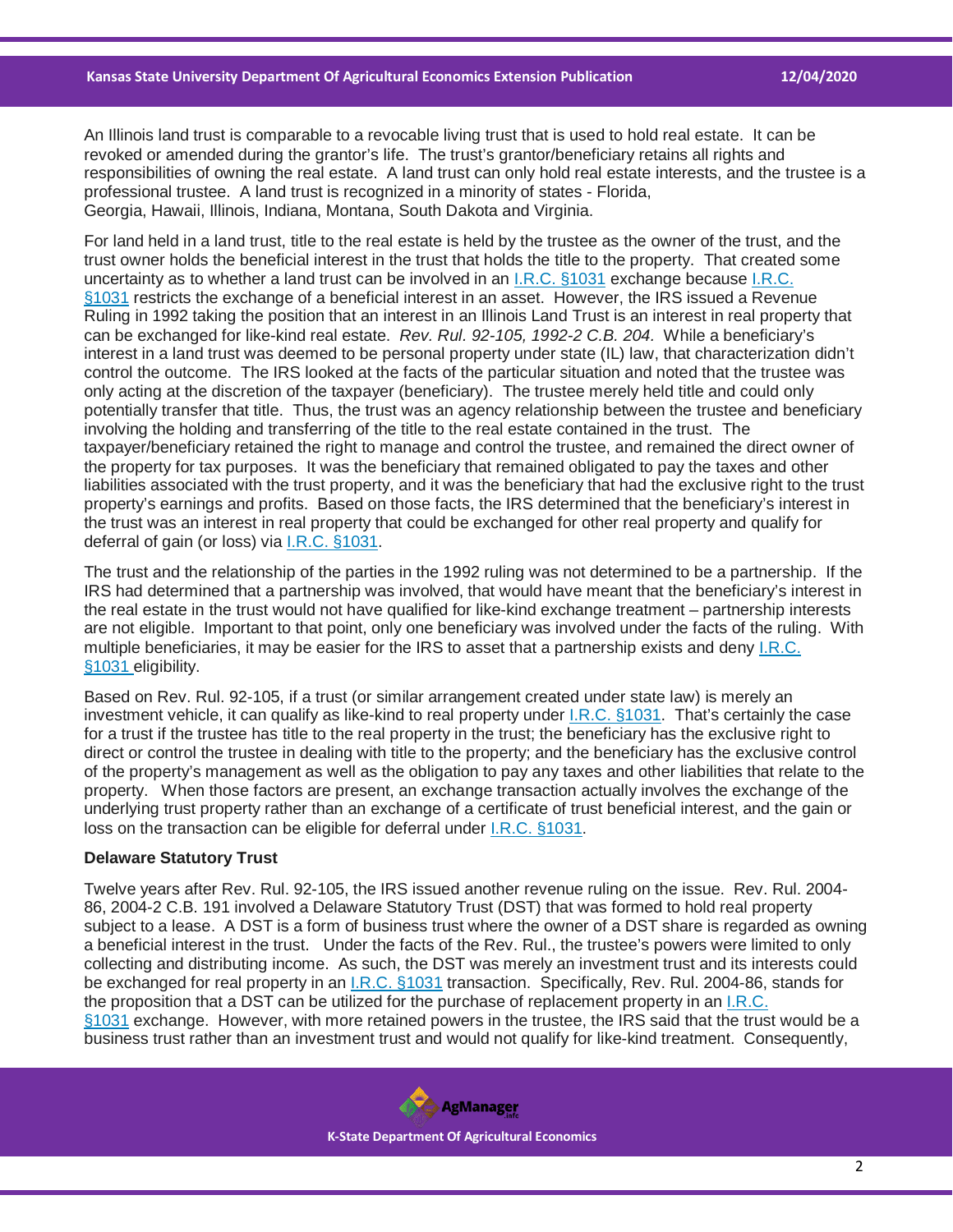Rev. Rul. 2004-86 is quite limited. But, if all of the interests in the trust are of a single class that represent undivided beneficial interests of the trust and the trustee cannot vary the trust's investments, the trust will be an investment trust and its assets can be exchanged for real property with any gain qualifying for deferral under [I.R.C. §1031.](https://casetext.com/statute/united-states-code/title-26-internal-revenue-code/subtitle-a-income-taxes/chapter-1-normal-taxes-and-surtaxes/subchapter-o-gain-or-loss-on-disposition-of-property/part-iii-common-nontaxable-exchanges/section-1031-exchange-of-real-property-held-for-productive-use-or-investment?ref=ArRBZs!cleIHC) On the other hand, if the trustee has greater discretion with respect to the trust property, those additional powers could cause disqualification from [I.R.C. §1031](https://casetext.com/statute/united-states-code/title-26-internal-revenue-code/subtitle-a-income-taxes/chapter-1-normal-taxes-and-surtaxes/subchapter-o-gain-or-loss-on-disposition-of-property/part-iii-common-nontaxable-exchanges/section-1031-exchange-of-real-property-held-for-productive-use-or-investment?ref=ArRBZs!cleIHC) treatment. Those additional powers could include, for instance, the power to dispose of the real property in the trust and acquire new property, the power to renegotiate leases on the trust property, or approve more than minor modifications or improvements to the property. If those powers are present, the IRS could take the position that the trust constitutes a business entity not eligible for [I.R.C. §1031](https://casetext.com/statute/united-states-code/title-26-internal-revenue-code/subtitle-a-income-taxes/chapter-1-normal-taxes-and-surtaxes/subchapter-o-gain-or-loss-on-disposition-of-property/part-iii-common-nontaxable-exchanges/section-1031-exchange-of-real-property-held-for-productive-use-or-investment?ref=ArRBZs!cleIHC) treatment.

Perhaps the most important aspect of Rev. Rul. 2004-86 is that the IRS at least impliedly classified the DST as a grantor trust. Thus, real estate contained in a grantor trust could be exchanged for interests in a grantor trust containing real property and the transaction would qualify for deferral treatment under [I.R.C.](https://casetext.com/statute/united-states-code/title-26-internal-revenue-code/subtitle-a-income-taxes/chapter-1-normal-taxes-and-surtaxes/subchapter-o-gain-or-loss-on-disposition-of-property/part-iii-common-nontaxable-exchanges/section-1031-exchange-of-real-property-held-for-productive-use-or-investment?ref=ArRBZs!cleIHC)  [§1031.](https://casetext.com/statute/united-states-code/title-26-internal-revenue-code/subtitle-a-income-taxes/chapter-1-normal-taxes-and-surtaxes/subchapter-o-gain-or-loss-on-disposition-of-property/part-iii-common-nontaxable-exchanges/section-1031-exchange-of-real-property-held-for-productive-use-or-investment?ref=ArRBZs!cleIHC) That has important estate planning implications.

### **Safe Harbor for Trusts Holding Rental Real Estate**

An arrangement with a single class of ownership interests, representing undivided beneficial interest in the trust assets, is classified as a trust if there is no power under the trust agreement to vary the investment of the beneficiaries ("power to vary"). *Treas. Reg. §301.7701-4(c).* As noted above, in Rev Rul. 2004-86 the IRS took the position that a DST formed to hold real property subject to a lease was an arrangement classified as a trust for Federal tax purposes under Treas. Reg §301.7701-4(c). However, the trust would be a business entity and not a trust if the trustee had a power to, among other things, renegotiate the lease with the tenant, to enter into leases with other tenants, or to renegotiate or refinance the mortgage loan whose proceeds were used to purchase the real estate.

After the issuance of Rev. Rul. 2004-86, the IRS provided safe harbors for determining the Federal income tax status of certain securitization vehicles that hold mortgage loans. Under the safe harbors, certain modifications of mortgage loans in connection with forbearance programs described in that guidance are not treated as manifesting a power to vary. When those safe harbors were issued, the IRS received comments addressing arrangements organized as trusts under Treas. Reg. §301.7701-4(c), and Rev. Rul. 2004-86 that hold rental real property. As a result, the IRS in 2020 provided additional guidance detailing actions that will not constitute a power to vary for purposes of determining whether the arrangement is treated as a trust under Treas. Reg. §301-7701-4(c) and Rev. Proc. 2020-34, Sec. 7. *Rev. Proc. 2020-26, I.R.B. 753.* Section 6 of the safe harbor allows these arrangements to make certain modifications to their mortgage loans and their lease agreements and to accept additional cash contributions without jeopardizing their tax status as trusts.

Specifically, under Rev. Proc. 2020-26, the following do *not* constitute a power to vary in violation of the regulation: 1) modification of one or more mortgage loans that secure the trust's real property in a CARES Act forbearance or a forbearance that the trust requested, or agreed to, between March 27, 2020, and December 31, 2020, and that were granted as a result of the trust experiencing a financial hardship due to the actions of state governments in reaction to the China-originated virus; 2) modification of one or more real property leases entered into by the trust on or before March 13, 2020, where the modifications were requested and agreed to on or after March 27, 2020 and on or before December 31, 2020, and the reason for the lease modification is to coordinate the lease cash flows with the cash flows that result from one or more transactions described in the Notice or to defer or waive one or more tenants' rental payments for any period between March 27, 2020 and December 31, 2020 because the tenants are experiencing a financial hardship due to the COVID-19 emergency; and 3) the acceptance of cash contributions that were made between March 27, 2020, and December 31, 2020, as a result of the trust experiencing financial hardship due to state government conduct in reaction to the China virus. However, the contribution must be needed to